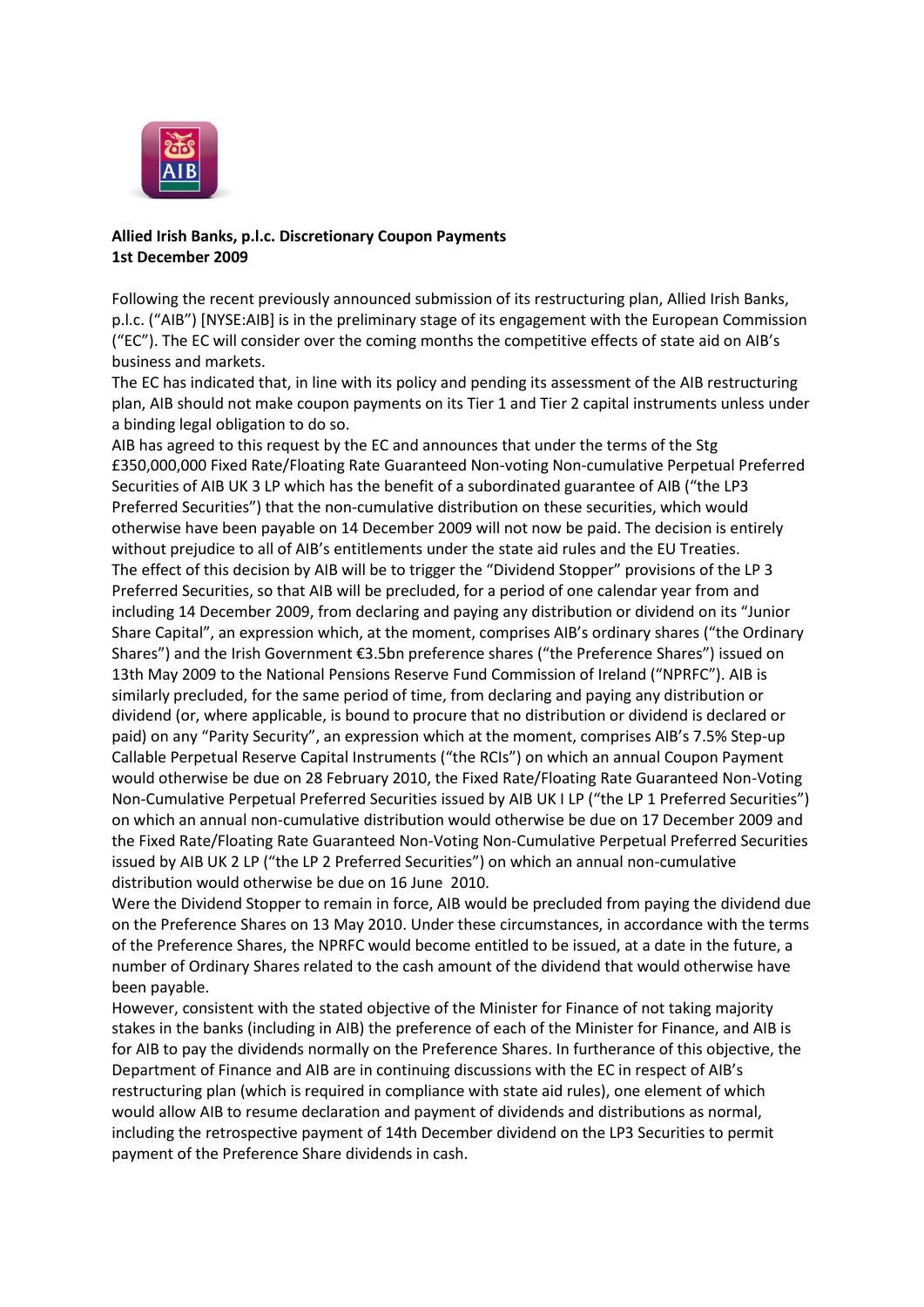If a restructuring plan is agreed with the EC on this basis, subject to the terms of the instruments, AIB would intend to pay retrospectively the distribution on the LP 3 Preferred Securities which would have become payable on 14 December on the basis that the Dividend Stopper would be released thereby enabling all other dividend and distribution payments on Parity Securities, and the dividend on the Preference Shares, to be paid in cash on 13th May 2010.

The EC has confirmed to AIB and the Department of Finance that, without prejudice to the outcome of its review of the restructuring plan, it is open, in arriving at its final decision to giving full consideration to the approach outlined above.

**-ENDS-**

For further information please contact: Alan Kelly General Manager, Group Finance AIB Group Bankcentre Ballsbridge Dublin 4 Tel: +353-1-6600311 Ext 12162

Catherine Burke Head of Corporate Relations AIB Group Bankcentre Ballsbridge Dublin 4 Tel: +353-1-6600311 Ext: 13894

## **Forward-looking statements**

This document contains certain "forward-looking statements" within the meaning of Section 27A of the US Securities Act of 1933, as amended, and Section 21E of the US Exchange Act of 1934, as amended, regarding the belief or current expectations of the Group, AIB's Directors and other members of its senior management about the Group's financial condition, results of operations and business of the Group and certain of the plans and objectives of the Group, including statements relating to possible future write-downs or impairments. In particular, certain statements with regard to management objectives, trends in results of operations, margins, risk management, competition and the impact of changes in Financial Reporting Standards are forward-looking in nature. These forward-looking statements can be identified by the fact that they do not relate only to historical or current facts. Forward looking statements sometimes use words such as 'may', 'could', 'would, 'will, 'aim', 'anticipate', 'target', 'expect', 'estimate', 'intend', 'plan', 'goal', 'believe', or other words of similar meaning. Examples of forward-looking statements include, among others, statements regarding the Group's future financial position, income growth, business strategy, projected costs, capital position, estimates of capital expenditures, and plans and objectives for future operations. Because such statements are inherently subject to risks and uncertainties, actual results may differ materially from those expressed or implied by such forward-looking information. These forward-looking statements are not guarantees of future performance. Rather, they are based on current views and assumptions and involve known and unknown risks, uncertainties and other factors, many of which are outside the control of AIB and are difficult to predict, that may cause actual results to differ materially from any future results of developments expressed or implied from the forward-looking statements. Factors that could cause actual results to differ materially from those expressed or implied include, but are not limited to, changes in economic conditions globally and in the regions in which the Group conducts its business, changes in fiscal or other policies adopted by various governments and regulatory authorities, the effects of competition in the geographic and business areas in which the Group conducts its operations, the ability to increase